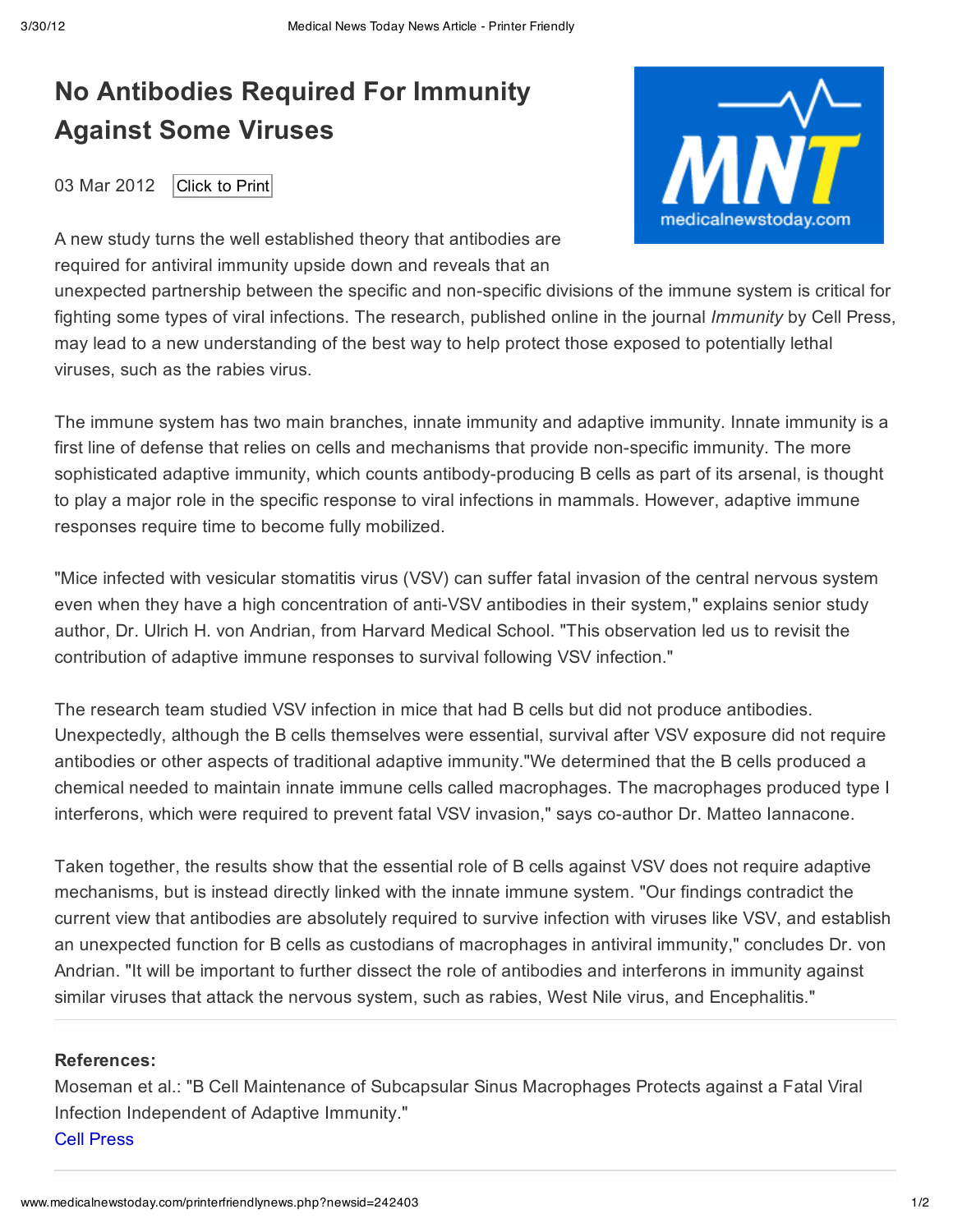**Citations:**

Please use one of the following formats to cite this article in your essay, paper or report:

#### **MLA**

Cell Press. "No Antibodies Required For Immunity Against Some Viruses." *Medical*

*News Today*. MediLexicon, Intl., 3 Mar. 2012. Web.

30 Mar. 2012. <http://www.medicalnewstoday.com/releases/242403.php>

#### **APA**

Cell Press. (2012, March 3). "No Antibodies Required For Immunity Against Some

Viruses." *Medical News Today*. Retrieved from

http://www.medicalnewstoday.com/releases/242403.php.

Please note: If no author information is provided, the source is cited instead.

Any medical information published on this website is not intended as a substitute for informed medical advice and you should not take any action before consulting with a health care professional. For more information, please read our terms and conditions.

æ **Find us on Facebook:** www.facebook.com/mntoday

Weekly newsletter e-mails available at: http://www.medicalnewstoday.com/newsletters.php

Send your press releases to pressrelease@medicalnewstoday.com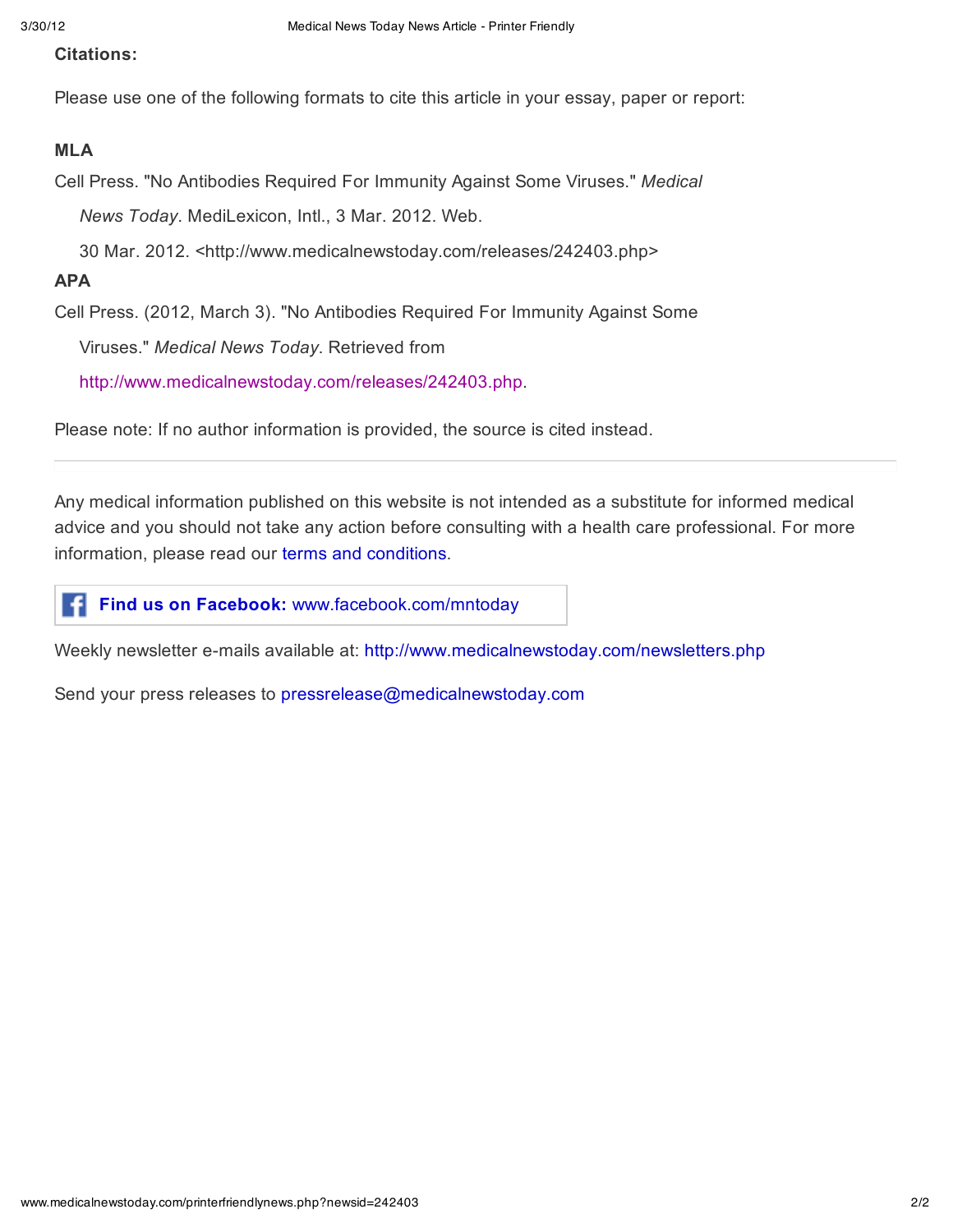National Institute of Allergy and Infectious Diseases

Leading research to understand, treat, and prevent infectious, immunologic, and allergic diseases.

# **Vaccines**

# **How Vaccines Work**

The human immune system is a complex network of cells and organs that evolved to fight off infectious microbes. Much of the immune system's work is carried out by an army of various specialized cells, each type designed to fight disease in a particular way. The invading microbes first run into the vanguard of this army, which includes white blood cells called macrophages (literally, "big eaters"). The macrophages engulf as many of the microbes as they can.

#### **Antigens Sound the Alarm**

How do the macrophages recognize the microbes? All cells and microbes wear a "uniform" made up of molecules that cover their surfaces. Each human cell displays unique marker molecules unique to you. Microbes display different marker molecules unique to them. The macrophages and other cells of your immune system use these markers to distinguish among the cells that are part of your body, harmless bacteria that reside in your body, and harmful invading microbes that need to be destroyed.

The molecules on a microbe that identify it as foreign and stimulate the immune system to attack it are called "antigens." Every microbe carries its own unique set of antigens, which are central to creating vaccines.

Macrophages digest most parts of the microbes but save the antigens and carry them back to the lymph nodes, bean-sized organs scattered throughout your body where immune system cells congregate. In these nodes, macrophages sound the alarm by "regurgitating" the antigens, displaying them on their surfaces so other cells, such as specialized defensive white blood cells called lymphocytes, can recognize them.

#### **Lymphocytes Take Over**

There are two major kinds of lymphocytes, T cells and B cells, and they do their own jobs in fighting off infection. T cells function either offensively or defensively. The offensive T cells don't attack the microbe directly, but they use chemical weapons to eliminate the human cells that have already been infected. Because they have been "programmed" by their exposure to the microbe's antigen, these cytotoxic T cells, also called killer T cells, can "sense" diseased cells that are harboring the microbe. The killer T cells latch onto these cells and release chemicals that destroy the infected cells and the microbes inside.

The defensive T cells, also called helper T cells, defend the body by secreting chemical signals that direct the activity of other immune system cells. Helper T cells assist in activating killer T cells, and helper T cells also stimulate and work closely with B cells. The work done by T cells is called the cellular or cell-mediated immune response.

B cells make and secrete extremely important molecular weapons called antibodies. Antibodies usually work by first grabbing onto the microbe's antigen, and then sticking to and coating the microbe. Antibodies and antigens fit together like pieces of a jigsaw puzzle—if their shapes are compatible, they bind to each other.

Each antibody can usually fit with only one antigen. The immune system keeps a supply of millions and possibly billions of different antibodies on hand to be prepared for any foreign invader. It does this by constantly creating millions of new B cells. About 50 million B cells circulate in each teaspoonful of human blood, and almost every B cell—through random genetic shuffling—produces a unique antibody that it displays on its surface.

When these B cells come into contact with their matching microbial antigen, they are stimulated to divide into many larger cells, called plasma cells, which secrete mass quantities of antibodies to bind to the microbe.

### **Antibodies in Action**



View an illustration of immune cells responding to an invading virus.

**See Also** Vaccine Research Center

Recent Successes in Developing an HIV Vaccine

Videocast: HHS Science Seminar for Media— Advances in Influenza Vaccine Technologies

# **Related Links**

View a list of links for more information about vaccines.